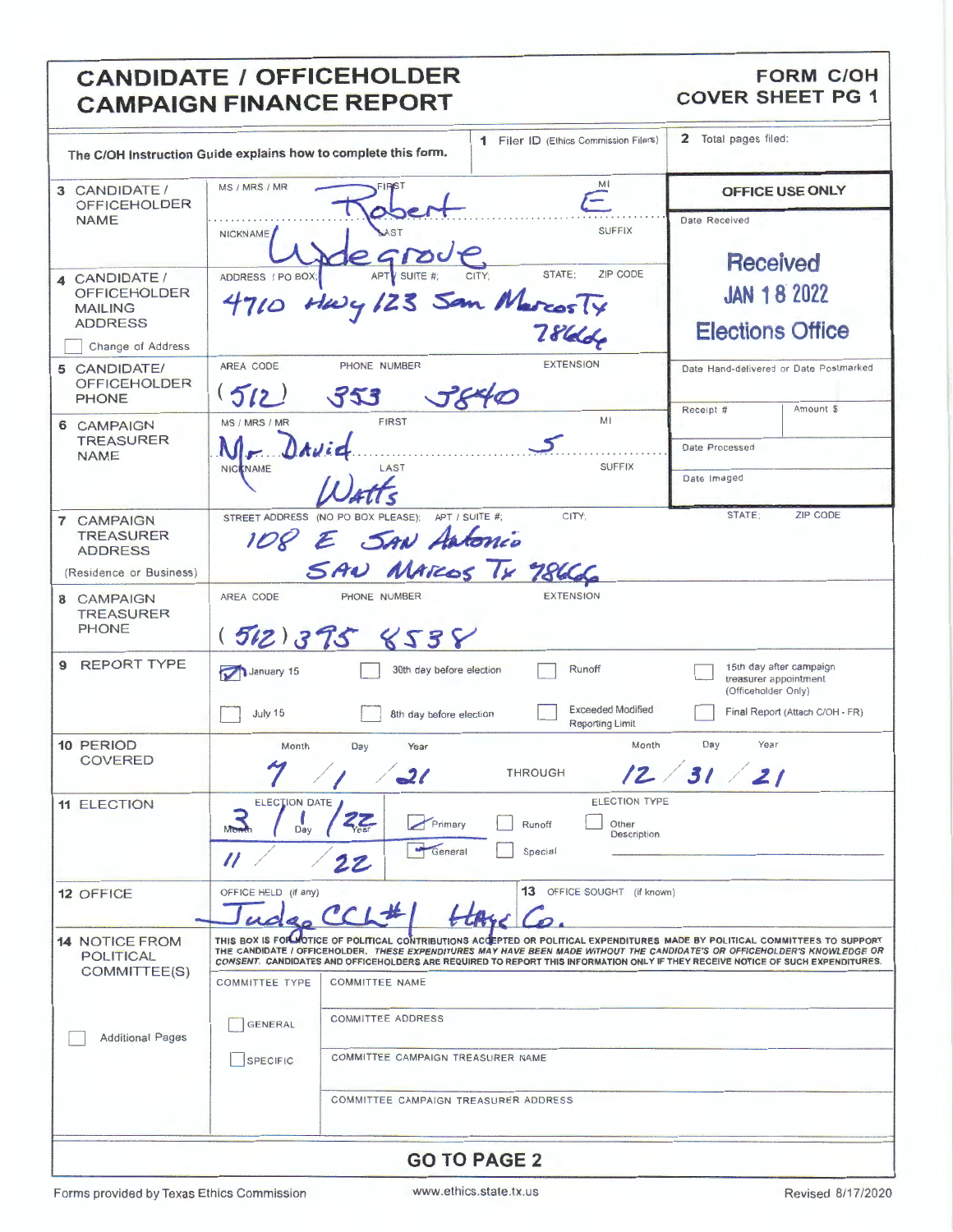# **CANDIDATE / OFFICEHOLDER CAMPAIGN FINANCE REPORT**

### **FORM C/OH COVER SHEET PG 2**

| 15 C/OH NAME                                                                                                                                                                                                                   |                                                                                                                                          | Usdecrode                                                   |                                                 | <b>16 Filer ID (Ethics Commission Filers)</b> |
|--------------------------------------------------------------------------------------------------------------------------------------------------------------------------------------------------------------------------------|------------------------------------------------------------------------------------------------------------------------------------------|-------------------------------------------------------------|-------------------------------------------------|-----------------------------------------------|
| <b>17 CONTRIBUTION</b><br><b>TOTALS</b>                                                                                                                                                                                        | TOTAL UNITEMIZED POLITICAL CONTRIBUTIONS (OTHER THAN<br>PLEDGES, LOANS, OR GUARANTEES OF LOANS, OR<br>CONTRIBUTIONS MADE ELECTRONICALLY) |                                                             |                                                 |                                               |
|                                                                                                                                                                                                                                | <b>TOTAL POLITICAL CONTRIBUTIONS</b><br>2.                                                                                               | (OTHER THAN PLEDGES, LOANS, OR GUARANTEES OF LOANS)         | \$                                              |                                               |
| <b>EXPENDITURE</b><br><b>TOTALS</b>                                                                                                                                                                                            | TOTAL UNITEMIZED POLITICAL EXPENDITURE.<br>3.                                                                                            |                                                             |                                                 |                                               |
|                                                                                                                                                                                                                                | <b>TOTAL POLITICAL EXPENDITURES</b><br>4.                                                                                                | \$                                                          |                                                 |                                               |
| <b>CONTRIBUTION</b><br><b>BALANCE</b>                                                                                                                                                                                          | 5.<br>OF REPORTING PERIOD                                                                                                                | TOTAL POLITICAL CONTRIBUTIONS MAINTAINED AS OF THE LAST DAY | \$                                              |                                               |
| <b>OUTSTANDING</b><br><b>LOAN TOTALS</b>                                                                                                                                                                                       | 6.<br>LAST DAY OF THE REPORTING PERIOD                                                                                                   | TOTAL PRINCIPAL AMOUNT OF ALL OUTSTANDING LOANS AS OF THE   | \$                                              |                                               |
|                                                                                                                                                                                                                                |                                                                                                                                          | Please complete either option below:                        |                                                 |                                               |
| (1) Affidavit                                                                                                                                                                                                                  | EXP. 01-30-2023<br>NOTARY STAMP TSEAL MANAGEMENT AS ICA                                                                                  |                                                             |                                                 |                                               |
| Sworn to and subscribed before me by                                                                                                                                                                                           |                                                                                                                                          | this the                                                    |                                                 |                                               |
| 2098                                                                                                                                                                                                                           | to certify which, witness my hand and seal of office.                                                                                    |                                                             |                                                 |                                               |
| Signature of officer administering oath                                                                                                                                                                                        |                                                                                                                                          | Printed name of officer administering oath                  |                                                 | Title of officer administering oath           |
|                                                                                                                                                                                                                                |                                                                                                                                          | OR                                                          |                                                 |                                               |
| (2) Unsworn Declaration                                                                                                                                                                                                        |                                                                                                                                          |                                                             |                                                 |                                               |
|                                                                                                                                                                                                                                |                                                                                                                                          |                                                             |                                                 |                                               |
| My address is service and the service of the service of the service of the service of the service of the service of the service of the service of the service of the service of the service of the service of the service of t |                                                                                                                                          |                                                             |                                                 |                                               |
|                                                                                                                                                                                                                                | (street)                                                                                                                                 | (city)                                                      | (state) (zip code)                              | (country)                                     |
|                                                                                                                                                                                                                                |                                                                                                                                          |                                                             |                                                 | $-$ , 20 $\frac{1}{(year)}$                   |
|                                                                                                                                                                                                                                |                                                                                                                                          |                                                             | Signature of Candidate/Officeholder (Declarant) |                                               |

e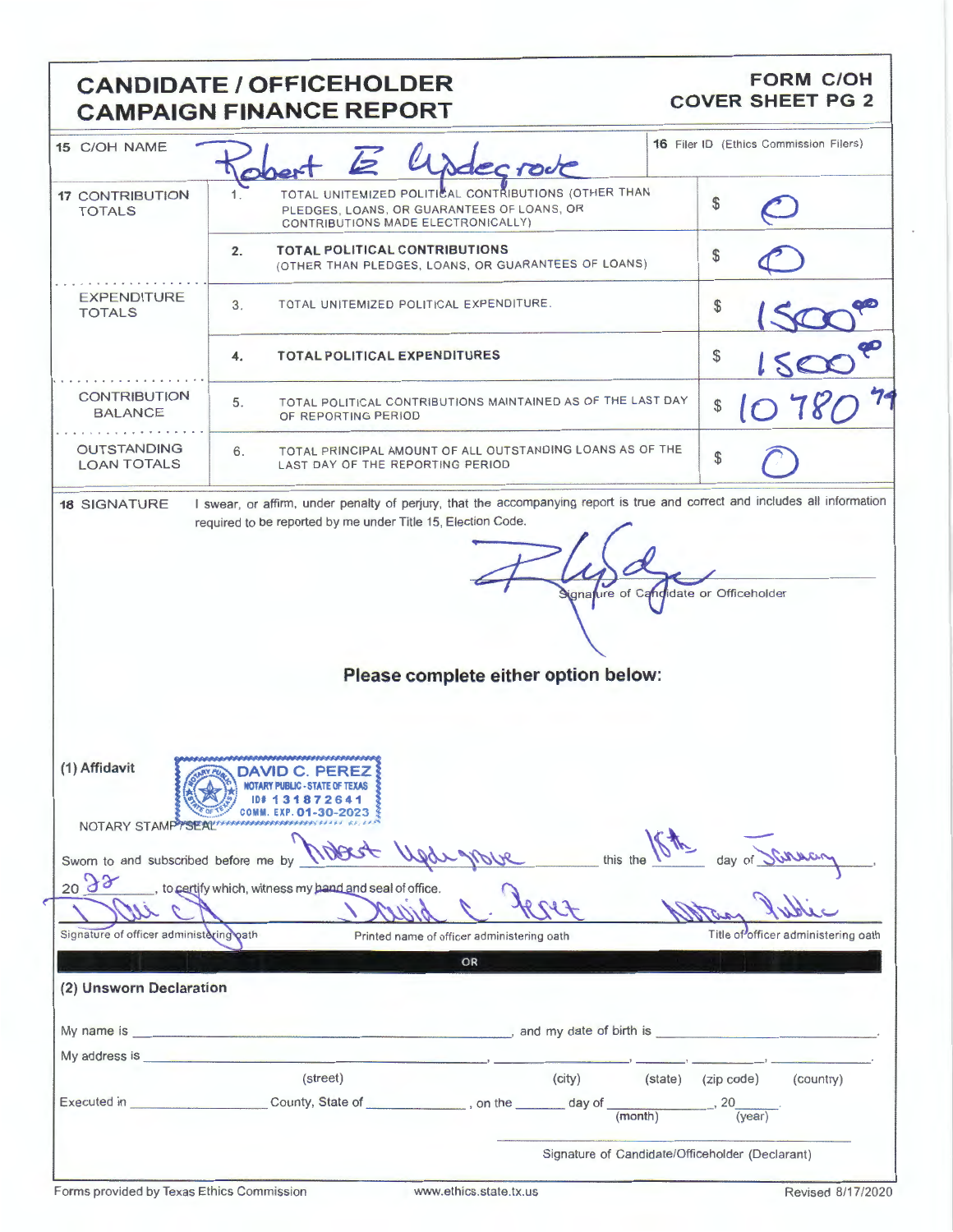| <b>FORM C/OH</b><br><b>SUBTOTALS - C/OH</b><br><b>COVER SHEET PG 3</b>                              |                                        |  |  |  |
|-----------------------------------------------------------------------------------------------------|----------------------------------------|--|--|--|
| 19 FILER NAME<br>poert E Wadecrac                                                                   | 20 Filer ID (Ethics Commission Filers) |  |  |  |
| 21 SCHEDULE SUBTOTALS<br><b>NAME OF SCHEDULE</b>                                                    | <b>SUBTOTAL</b><br><b>AMOUNT</b>       |  |  |  |
| 1.<br>SCHEDULE A1: MONETARY POLITICAL CONTRIBUTIONS                                                 | \$                                     |  |  |  |
| 2.<br>SCHEDULE A2: NON-MONETARY (IN-KIND) POLITICAL CONTRIBUTIONS                                   | S                                      |  |  |  |
| 3.<br>SCHEDULE B: PLEDGED CONTRIBUTIONS                                                             | S.                                     |  |  |  |
| <b>SCHEDULE E: LOANS</b><br>4.                                                                      | S                                      |  |  |  |
| 5.<br>SCHEDULE F1: POLITICAL EXPENDITURES MADE FROM POLITICAL CONTRIBUTIONS                         | S                                      |  |  |  |
| 6.<br>SCHEDULE F2: UNPAID INCURRED OBLIGATIONS                                                      | S                                      |  |  |  |
| 7.<br>SCHEDULE F3: PURCHASE OF INVESTMENTS MADE FROM POLITICAL CONTRIBUTIONS                        | S                                      |  |  |  |
| 8.<br>SCHEDULE F4: EXPENDITURES MADE BY CREDIT CARD                                                 | S                                      |  |  |  |
| 9.<br>SCHEDULE G: POLITICAL EXPENDITURES MADE FROM PERSONAL FUNDS                                   | \$                                     |  |  |  |
| 10.<br>SCHEDULE H: PAYMENT MADE FROM POLITICAL CONTRIBUTIONS TO A BUSINESS OF C/OH                  | S                                      |  |  |  |
| 11.<br>SCHEDULE I: NON-POLITICAL EXPENDITURES MADE FROM POLITICAL CONTRIBUTIONS                     | S.                                     |  |  |  |
| 12.<br>SCHEDULE K: INTEREST, CREDITS, GAINS, REFUNDS, AND CONTRIBUTIONS RETURNED<br><b>TO FILER</b> | \$                                     |  |  |  |
|                                                                                                     |                                        |  |  |  |